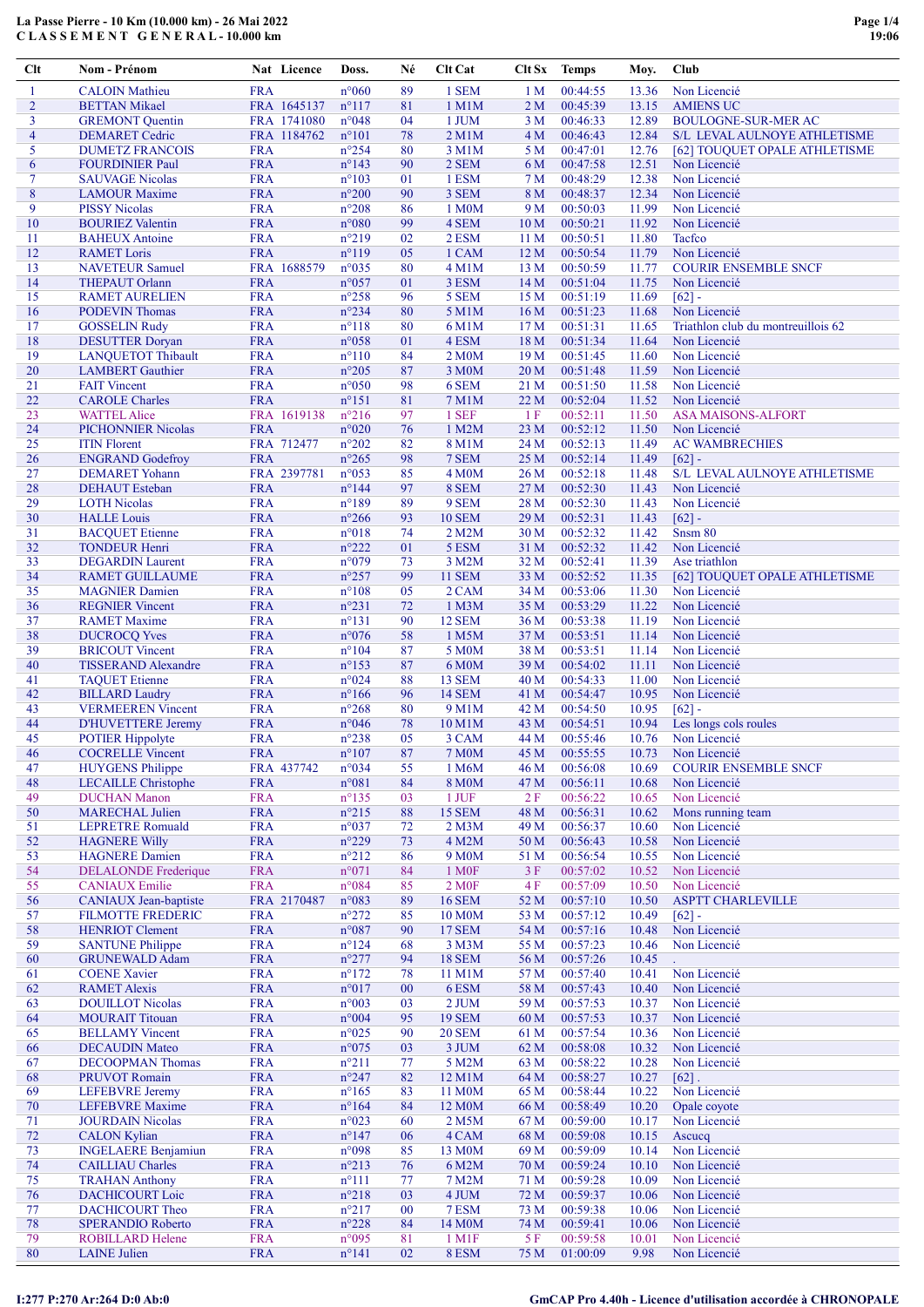| Clt        | Nom - Prénom                                             |                          | Nat Licence | Doss.                            | Né       | Clt Cat                        | Clt Sx           | <b>Temps</b>         | Moy.         | Club                            |
|------------|----------------------------------------------------------|--------------------------|-------------|----------------------------------|----------|--------------------------------|------------------|----------------------|--------------|---------------------------------|
| 81         | <b>DELATTRE Bertrand</b>                                 | <b>FRA</b>               |             | $n^{\circ}132$                   | 86       | 15 M <sub>0</sub> M            | 76 M             | 01:00:09             | 9.98         | Non Licencié                    |
| 82         | <b>ANDRIEUX Joel</b>                                     | <b>FRA</b>               |             | $n^{\circ}105$                   | 70       | 4 M3M                          | 77 M             | 01:00:11             | 9.97         | Non Licencié                    |
| 83         | <b>COPPEE Philip</b>                                     | <b>FRA</b>               |             | $n^{\circ}192$                   | 90       | <b>21 SEM</b>                  | 78 M             | 01:00:12             | 9.97         | Garounet                        |
| 84         | <b>INGLAERT Thibault</b>                                 | <b>FRA</b>               |             | $n^{\circ}275$                   | 88       | <b>22 SEM</b>                  | 79 M             | 01:00:43             | 9.88         |                                 |
| 85         | <b>BOUREL Maxime</b>                                     | <b>FRA</b>               |             | $n^{\circ}157$                   | 94       | 23 SEM                         | 80 M             | 01:00:47             | 9.87         | Non Licencié                    |
| 86         | <b>MARTEL Didier</b>                                     | <b>FRA</b>               |             | $n^{\circ}138$                   | 64       | 1 M4M                          | 81 M             | 01:00:50             | 9.86         | Non Licencié                    |
| 87         | <b>CHARLES</b> Daniel                                    | <b>FRA</b>               |             | $n^{\circ}154$                   | 58       | 3 M5M                          | 82 M             | 01:00:59             | 9.84         | Non Licencié                    |
| 88         | <b>LEDOUX</b> Yoni                                       | <b>FRA</b>               |             | $n^{\circ}106$                   | 03       | 5 JUM                          | 83 M             | 01:01:28             | 9.76         | As conchil football             |
| 89         | <b>BONVOISIN Olivier</b>                                 | <b>FRA</b>               |             | $n^{\circ}263$                   | 72       | 5 M3M                          | 84 M             | 01:01:28             | 9.76         | $[62] -$                        |
| 90         | <b>LOUSSOUARN Laurent</b>                                | <b>FRA</b>               |             | $n^{\circ}250$                   | 73       | 8 M2M                          | 85 M             | 01:01:34             | 9.75         | $[62] -$                        |
| 91         | <b>LISIK Maxime</b>                                      | <b>FRA</b>               |             | n°049                            | 81       | 13 M1M                         | 86 M             | 01:01:45             | 9.72<br>9.72 | Non Licencié                    |
| 92<br>93   | <b>GILLE Paul</b><br><b>DECOCK Victoire</b>              | <b>FRA</b><br><b>FRA</b> |             | n°077<br>$n^{\circ}276$          | 97<br>89 | 24 SEM<br>2 SEF                | 87 M<br>6 F      | 01:01:45<br>01:01:45 | 9.72         | Non Licencié<br>Garounet        |
| 94         | <b>LEROUX Alexandre</b>                                  | <b>FRA</b>               |             | n°074                            | 83       | 16 M <sub>0</sub> M            | 88 M             | 01:01:56             | 9.69         | Non Licencié                    |
| 95         | <b>FLANDRIN</b> Damien                                   | <b>FRA</b>               |             | $n^{\circ}175$                   | 78       | 14 M1M                         | 89 M             | 01:02:29             | 9.60         | Non Licencié                    |
| 96         | <b>SARRAZIN Franck</b>                                   | <b>FRA</b>               |             | $n^{\circ}241$                   | 70       | 6 M3M                          | 90 M             | 01:02:38             | 9.58         | Non Licencié                    |
| 97         | <b>WACOGNE Elodie</b>                                    | <b>FRA</b>               |             | $n^{\circ}245$                   | 81       | $2$ M <sub>1</sub> $F$         | 7 F              | 01:02:40             | 9.58         |                                 |
| 98         | <b>RAMET Alexandre</b>                                   | <b>FRA</b>               |             | $n^{\circ}195$                   | 92       | <b>25 SEM</b>                  | 91 M             | 01:02:49             | 9.55         | Non Licencié                    |
| 99         | <b>LEFEBVRE</b> Serge                                    |                          | FRA 612440  | n°033                            | 50       | 1 M7M                          | 92 M             | 01:02:54             | 9.54         | <b>COURIR ENSEMBLE SNCF</b>     |
| 100        | <b>FRAMMERY Camille</b>                                  | <b>FRA</b>               |             | $n^{\circ}170$                   | 99       | 3 SEF                          | <b>8F</b>        | 01:03:06             | 9.51         | Non Licencié                    |
| 101        | <b>POUILLY Kevin</b>                                     | <b>FRA</b>               |             | $n^{\circ}171$                   | 98       | <b>26 SEM</b>                  | 93 M             | 01:03:08             | 9.50         | Non Licencié                    |
| 102        | DE VLEMMINK Noemie                                       | <b>FRA</b>               |             | $n^{\circ}199$                   | 93       | 4 SEF                          | 9F               | 01:03:22             | 9.47         |                                 |
| 103        | <b>BOUNITON Bruno</b>                                    | <b>FRA</b>               |             | $n^{\circ}274$                   | 85       | 17 M0M                         | 94 M             | 01:03:23             | 9.47         |                                 |
| 104        | <b>TRAHAN Bruno</b>                                      | <b>FRA</b>               |             | $n^{\circ}198$                   | 76       | 9 M2M                          | 95 M             | 01:03:27             | 9.46         | Non Licencié                    |
| 105        | <b>HIVART</b> Cedric                                     | <b>FRA</b>               |             | $n^{\circ}262$                   | 03       | 6 JUM                          | 96 M             | 01:04:06             | 9.36         | $[62] -$                        |
| 106        | <b>POTIER Augustin</b>                                   | <b>FRA</b>               |             | n°090                            | 02       | 9 ESM                          | 97 M             | 01:04:16             | 9.34         | Non Licencié                    |
| 107        | <b>GUILLE Patrick</b>                                    | <b>FRA</b>               |             | n°070                            | 60       | 4 M <sub>5</sub> M             | 98 M             | 01:04:29             | 9.30         | Non Licencié                    |
| 108<br>109 | <b>BRUTELLE Remy</b><br><b>THIERRY Antoine</b>           | <b>FRA</b><br><b>FRA</b> |             | $n^{\circ}006$<br>$n^{\circ}007$ | 90<br>96 | <b>27 SEM</b><br><b>28 SEM</b> | 99 M<br>100 M    | 01:04:31<br>01:04:32 | 9.30<br>9.30 | Non Licencié<br>Non Licencié    |
| 110        | <b>LAMOUR Frederic</b>                                   | <b>FRA</b>               |             | $n^{\circ}066$                   | 76       | 10 M2M                         | 101 <sub>M</sub> | 01:04:41             | 9.28         | Non Licencié                    |
| 111        | <b>SIMON Xavier</b>                                      | <b>FRA</b>               |             | $n^{\circ}236$                   | 84       | 18 M0M                         | 102 <sub>M</sub> | 01:04:42             | 9.28         | Non Licencié                    |
| 112        | <b>MANCINI</b> Michel                                    | <b>FRA</b>               |             | $n^{\circ}242$                   | 47       | 1 M8M                          | 103 <sub>M</sub> | 01:04:55             | 9.24         | Ser athl                        |
| 113        | <b>DEGON</b> Emmanuel                                    | <b>FRA</b>               |             | $n^{\circ}194$                   | 78       | 15 M1M                         | 104 <sub>M</sub> | 01:05:01             | 9.23         | Non Licencié                    |
| 114        | <b>HALLUIN Romuald</b>                                   |                          | FRA 1957630 | $n^{\circ}030$                   | 79       | 16 M1M                         | 105 M            | 01:05:18             | 9.19         | <b>COURIR ENSEMBLE SNCF</b>     |
| 115        | <b>MILLE Francis</b>                                     | <b>FRA</b>               |             | $n^{\circ}271$                   | 57       | 2 M6M                          | 106 M            | 01:05:28             | 9.17         | <b>Bourthes running</b>         |
| 116        | <b>POLY Hubert</b>                                       | <b>FRA</b>               |             | n°082                            | 56       | 3 M6M                          | 107 M            | 01:05:30             | 9.16         | Non Licencié                    |
| 117        | <b>CAMPION Romain</b>                                    | <b>FRA</b>               |             | $n^{\circ}152$                   | 85       | 19 M <sub>0</sub> M            | 108 M            | 01:05:40             | 9.14         | Non Licencié                    |
| 118        | <b>JOGUET Marine</b>                                     | <b>FRA</b>               |             | $n^{\circ}174$                   | 89       | 5 SEF                          | 10F              | 01:05:40             | 9.14         | Non Licencié                    |
| 119        | <b>HENRION</b> Eric                                      |                          | FRA 119457  | n°031                            | 55       | 4 M6M                          | 109 M            | 01:06:06             | 9.08         | <b>COURIR ENSEMBLE SNCF</b>     |
| 120        | <b>HAUDIQUET JULIEN</b>                                  | <b>FRA</b>               |             | $n^{\circ}253$                   | 85       | 20 M <sub>0</sub> M            | 110 <sub>M</sub> | 01:07:00             | 8.96         | [62] OMNISPORT CAMPAGNE         |
| 121        | <b>SAMSON</b> Gabriel vianney                            | <b>FRA</b>               |             | $n^{\circ}240$                   | 79       | 17 M1M                         | 111M             | 01:07:01             | 8.95         | Non Licencié                    |
| 122        | <b>DUCLOY Nicolas</b>                                    | <b>FRA</b>               |             | $n^{\circ}$ 148                  | 04       | 7 JUM                          | 112 M            | 01:07:23             | 8.91         | Non Licencié                    |
| 123        | <b>PIERRAT Daniel</b>                                    | <b>FRA</b>               |             | $n^{\circ}264$                   | 99       | <b>29 SEM</b>                  | 113 M            | 01:07:30             | 8.89         | $[62] -$<br>Non Licencié        |
| 124        | <b>BYHET</b> Gauthier                                    | <b>FRA</b>               |             | $n^{\circ}239$                   | 70       | 7 M3M                          | 114M             | 01:07:40             | 8.87         |                                 |
| 125<br>126 | <b>LEROY Antoine</b><br><b>MIELCAREK Didier</b>          | <b>FRA</b><br><b>FRA</b> |             | n°093<br>$n^{\circ}186$          | 75<br>61 | 11 M2M<br>5 M5M                | 115M<br>116M     | 01:07:42<br>01:07:48 | 8.86<br>8.85 | Non Licencié<br>Non Licencié    |
| 127        | <b>MORANGE Olivier</b>                                   | <b>FRA</b>               |             | $n^{\circ}246$                   | 84       | 21 M0M                         | 117 <sub>M</sub> | 01:07:49             | 8.85         | t.                              |
| 128        | <b>ROBLIN</b> Gregory                                    | <b>FRA</b>               |             | $n^{\circ}$ 158                  | 86       | <b>22 M0M</b>                  | 118 M            | 01:07:51             | 8.84         | Non Licencié                    |
| 129        | <b>LANCELOT Simon</b>                                    | <b>FRA</b>               |             | $n^{\circ}133$                   | 95       | <b>30 SEM</b>                  | 119 <sub>M</sub> | 01:07:53             | 8.84         | Non Licencié                    |
| 130        | <b>LEDUC Herve</b>                                       | <b>FRA</b>               |             | $n^{\circ}114$                   | 84       | 23 M0M                         | 120 M            | 01:08:01             | 8.82         | Non Licencié                    |
| 131        | <b>LECOCQ Francois</b>                                   | <b>FRA</b>               |             | $n^{\circ}113$                   | 84       | 24 M <sub>0</sub> M            | 121 M            | 01:08:02             | 8.82         | Non Licencié                    |
| 132        | <b>MUSTEL Thomas</b>                                     | <b>FRA</b>               |             | $n^{\circ}227$                   | 84       | 25 M0M                         | 122 M            | 01:08:05             | 8.81         | Courir a aumale                 |
| 133        | <b>LHERMITTE Philippe</b>                                | <b>FRA</b>               |             | $n^{\circ}269$                   | 75       | 12 M2M                         | 123 M            | 01:08:07             | 8.81         |                                 |
| 134        | <b>DECORTE JULIE</b>                                     | <b>FRA</b>               |             | $n^{\circ}256$                   | 89       | 6 SEF                          | 11F              | 01:08:22             | 8.78         | $[62] -$                        |
| 135        | <b>SALOMON Cloe</b>                                      | <b>FRA</b>               |             | $n^{\circ}173$                   | 89       | 7 SEF                          | 12F              | 01:08:23             | 8.77         | Non Licencié                    |
| 136        | <b>DE SOUSA Goncalo</b>                                  | <b>FRA</b>               |             | n°016                            | 75       | 13 M2M                         | 124 M            | 01:08:35             | 8.75         | Se pavillons                    |
| 137        | <b>LAOUR Patrick</b>                                     |                          | FRA 112086  | n°032                            | 51       | 2 M7M                          | 125 M            | 01:08:41             | 8.74         | <b>COURIR ENSEMBLE SNCF</b>     |
| 138        | <b>COLLET Thierry</b>                                    |                          | FRA 383584  | n°002                            | 61       | 6 M5M                          | 126 <sub>M</sub> | 01:09:03             | 8.69         | <b>S/L AC VILLENEUVE D'ASCQ</b> |
| 139<br>140 | <b>DA CONCEICAO Carlos</b><br>DEFOSSEZ VANDERSTRAELI FRA |                          | FRA 2244517 | $n^{\circ}014$<br>$n^{\circ}129$ | 72<br>75 | 8 M3M<br>1 M <sub>2</sub> F    | 127 M<br>13 F    | 01:09:10<br>01:09:15 | 8.68<br>8.66 | <b>AS BONDY</b><br>Non Licencié |
| 141        | <b>SAILLY Maxence</b>                                    | <b>FRA</b>               |             | $n^{\circ}207$                   | 03       | 8 JUM                          | 128 M            | 01:09:19             | 8.66         | Non Licencié                    |
| 142        | <b>SAILLY Herve</b>                                      | <b>FRA</b>               |             | $n^{\circ}206$                   | 73       | 14 M2M                         | 129 M            | 01:09:20             | 8.65         | Non Licencié                    |
| 143        | <b>RAMET</b> Jerome                                      | <b>FRA</b>               |             | $n^{\circ}249$                   | 95       | <b>31 SEM</b>                  | 130 <sub>M</sub> | 01:09:24             | 8.65         | $[62] -$                        |
| 144        | <b>LESOT</b> Eva                                         | <b>FRA</b>               |             | $n^{\circ}179$                   | 05       | 1 CAF                          | 14F              | 01:09:28             | 8.64         | Non Licencié                    |
| 145        | <b>VANDERSTRAELE Jerome</b>                              | <b>FRA</b>               |             | $n^{\circ}130$                   | 72       | 9 M3M                          | 131 M            | 01:09:29             | 8.64         | Non Licencié                    |
| 146        | <b>CRESPIN Julien</b>                                    | <b>FRA</b>               |             | $n^{\circ}176$                   | 80       | 18 M1M                         | 132 M            | 01:09:39             | 8.62         | Non Licencié                    |
| 147        | <b>CORDIER Hugues</b>                                    | <b>FRA</b>               |             | $n^{\circ}182$                   | 80       | 19 M1M                         | 133 M            | 01:09:46             | 8.60         | Non Licencié                    |
| 148        | <b>CORDIER Laurent</b>                                   | <b>FRA</b>               |             | $n^{\circ}185$                   | 75       | 15 M2M                         | 134 M            | 01:09:47             | 8.60         | Non Licencié                    |
| 149        | <b>VAMBRE</b> Serge                                      | <b>FRA</b>               |             | n°094                            | 61       | 7 M5M                          | 135 M            | 01:09:51             | 8.59         | Non Licencié                    |
| 150        | <b>POTIER Nicolas</b>                                    | <b>FRA</b>               |             | $n^{\circ}204$                   | 73       | 16 M2M                         | 136M             | 01:09:58             | 8.58         | Non Licencié                    |
| 151        | <b>ACCOU</b> Anais                                       | <b>FRA</b>               |             | $n^{\circ}040$                   | 86       | 3 M <sub>OF</sub>              | 15F              | 01:10:01             | 8.57         | Le drapeau le portel            |
| 152        | <b>ACCOU</b> etienne                                     | <b>FRA</b>               |             | $n^{\circ}187$                   | 84       | <b>26 M0M</b>                  | 137 M            | 01:10:02             | 8.57         | Le drapeau portel               |
| 153        | <b>CODRON Alexis</b>                                     | <b>FRA</b>               |             | $n^{\circ}261$                   | 03       | 9 JUM                          | 138 M            | 01:10:03             | 8.57         | $[62] -$                        |
| 154<br>155 | VANDENBOSSCHE Stephane                                   | <b>FRA</b>               | FRA 1767183 | $n^{\circ}015$                   | 70<br>97 | 10 M3M                         | 139 M<br>140 M   | 01:10:05             | 8.56         | <b>AS BONDY</b>                 |
| 156        | <b>LAMOUR Maxime</b><br><b>DELHAYE Anthony</b>           | <b>FRA</b>               |             | $n^{\circ}121$<br>$n^{\circ}122$ | 88       | <b>32 SEM</b><br>33 SEM        | 141 M            | 01:10:10<br>01:10:10 | 8.55<br>8.55 | Non Licencié<br>Non Licencié    |
| 157        | <b>PINGUET Elise</b>                                     | <b>FRA</b>               |             | $n^{\circ}201$                   | 86       | 4 M <sub>OF</sub>              | 16F              | 01:10:17             | 8.54         | Non Licencié                    |
| 158        | <b>HAGNERE Emilie</b>                                    | <b>FRA</b>               |             | $n^{\circ}159$                   | 86       | 5 M <sub>OF</sub>              | 17F              | 01:10:25             | 8.52         | Non Licencié                    |
| 159        | <b>HAGNERE</b> Lucie                                     | <b>FRA</b>               |             | $n^{\circ}190$                   | 86       | 6 M <sub>OF</sub>              | 18F              | 01:10:26             | 8.52         | Non Licencié                    |
| 160        | <b>VANHOOREN Cindy</b>                                   | <b>FRA</b>               |             | $n^{\circ}203$                   | 89       | 8 SEF                          | 19F              | 01:10:29             | 8.51         | Non Licencié                    |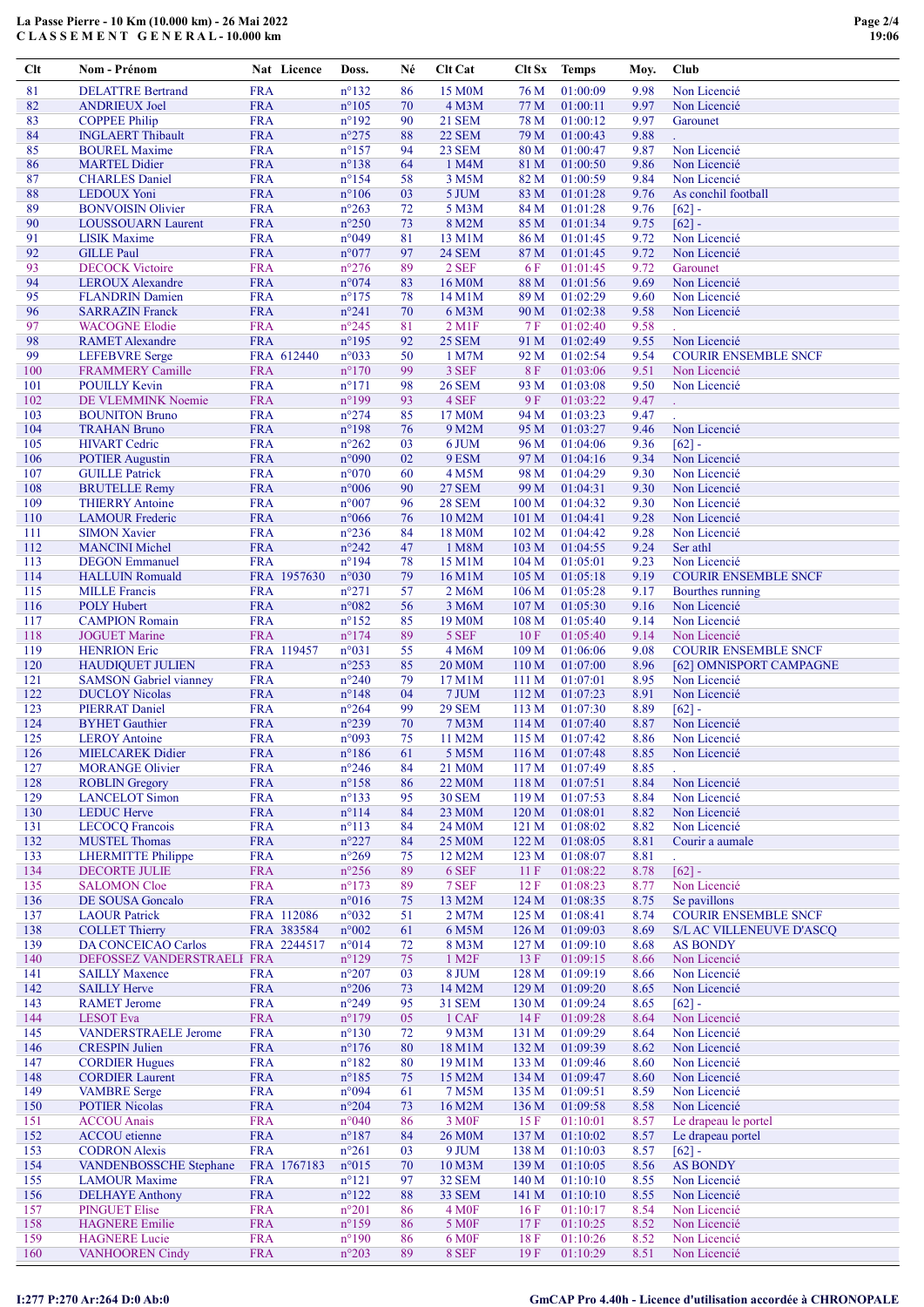| Clt        | Nom - Prénom                                           |                          | Nat Licence | Doss.                            | Né       | <b>Clt Cat</b>               | Clt Sx           | <b>Temps</b>         | Moy.         | <b>Club</b>                                 |
|------------|--------------------------------------------------------|--------------------------|-------------|----------------------------------|----------|------------------------------|------------------|----------------------|--------------|---------------------------------------------|
| 161        | <b>LHOMME</b> Cedric                                   | <b>FRA</b>               |             | $n^{\circ}225$                   | 78       | 20 M1M                       | 142 M            | 01:10:31             | 8.51         | Non Licencié                                |
| 162        | <b>LHOMME</b> Cecile                                   | <b>FRA</b>               |             | $n^{\circ}226$                   | 81       | 3 M1F                        | 20F              | 01:10:31             | 8.51         | Non Licencié                                |
| 163        | <b>ROUX Jeremy</b>                                     | <b>FRA</b>               |             | $n^{\circ}061$                   | 77       | 17 M2M                       | 143 M            | 01:10:32             | 8.51         | Non Licencié                                |
| 164        | <b>CAPELLE Michel</b>                                  | <b>FRA</b>               |             | $n^{\circ}068$                   | 58       | 8 M5M                        | 144 M            | 01:10:40             | 8.49         | Non Licencié                                |
| 165        | <b>ROEGIERS Bruno</b>                                  |                          | FRA 368955  | n°036                            | 57       | 5 M6M                        | 145 M            | 01:11:02             | 8.45         | <b>COURIR ENSEMBLE SNCF</b>                 |
| 166        | <b>LAMOUR Cecile</b>                                   | <b>FRA</b>               |             | $n^{\circ}193$                   | 73       | $2$ M <sub>2</sub> $F$       | 21F              | 01:11:14             | 8.42         | Non Licencié                                |
| 167<br>168 | <b>GOSSELIN Nicolas</b><br><b>MAES</b> Angelique       | <b>FRA</b>               | FRA 2183637 | $n^{\circ}209$<br>$n^{\circ}088$ | 90<br>75 | 34 SEM<br>3 M <sub>2</sub> F | 146 M<br>22F     | 01:11:16<br>01:11:25 | 8.42<br>8.40 | Non Licencié<br><b>DRUCAT TOUTES JAMBES</b> |
| 169        | <b>HOUPIN Louis</b>                                    | <b>FRA</b>               |             | $n^{\circ}026$                   | $00\,$   | <b>10 ESM</b>                | 147 M            | 01:11:28             | 8.40         | Non Licencié                                |
| 170        | <b>TONDEUR Guillaume</b>                               | <b>FRA</b>               |             | $n^{\circ}221$                   | 65       | 2 M4M                        | 148 <sub>M</sub> | 01:11:34             | 8.38         | Non Licencié                                |
| 171        | <b>PELLETIER Valerie</b>                               |                          | FRA 1875245 | $n^{\circ}112$                   | 70       | 1 M3F                        | 23F              | 01:11:58             | 8.34         | <b>AS BONDY</b>                             |
| 172        | FAIT Jean-philip                                       |                          | FRA 1050245 | $n^{\circ}085$                   | 71       | 11 M3M                       | 149 M            | 01:12:04             | 8.33         | <b>TOUQUET ATHLETIC CLUB</b>                |
| 173        | <b>DUTHE Alexandra</b>                                 | <b>FRA</b>               |             | $n^{\circ}142$                   | 79       | 4 M1F                        | 24 F             | 01:12:33             | 8.27         | Coeur de runneuse                           |
| 174        | <b>COLL Nadia</b>                                      | <b>FRA</b>               |             | $n^{\circ}167$                   | 75       | 4 M <sub>2F</sub>            | 25 F             | 01:12:53             | 8.23         | Non Licencié                                |
| 175        | <b>CARLU</b> Isabelle                                  | <b>FRA</b>               |             | $n^{\circ}197$                   | 72       | $2$ M $3F$                   | 26F              | 01:12:53             | 8.23         | Non Licencié                                |
| 176        | <b>DESTREBECQ Valerie</b>                              | <b>FRA</b>               |             | $n^{\circ}136$                   | 75       | 5 M2F                        | 27F              | 01:13:25             | 8.17         | Non Licencié                                |
| 177        | <b>LEROY</b> Damien                                    | <b>FRA</b>               |             | $n^{\circ}137$                   | 70       | 12 M3M                       | 150 M            | 01:13:26             | 8.17         | Non Licencié                                |
| 178        | <b>MONTAGNE Axel</b>                                   | <b>FRA</b>               |             | n°069                            | 01       | <b>11 ESM</b>                | 151 M<br>28 F    | 01:13:50             | 8.13         | Non Licencié                                |
| 179<br>180 | <b>DELAYE</b> Sabine<br><b>THELLIEZ Jessica</b>        | <b>FRA</b>               | FRA 2205655 | n°086<br>n°096                   | 75<br>99 | 6 M <sub>2</sub> F<br>9 SEF  | 29F              | 01:14:21<br>01:14:36 | 8.07<br>8.04 | DRUCAT TOUTES JAMBES<br>Non Licencié        |
| 181        | <b>MATHIAS Rodrigue</b>                                | <b>FRA</b>               |             | n°097                            | 72       | 13 M3M                       | 152 M            | 01:14:36             | 8.04         | Non Licencié                                |
| 182        | <b>GUERVILLE Guillaume</b>                             | <b>FRA</b>               |             | $n^{\circ}224$                   | 90       | <b>35 SEM</b>                | 153 M            | 01:14:43             | 8.03         | Non Licencié                                |
| 183        | DAVID Camelia monica                                   | <b>FRA</b>               |             | $n^{\circ}223$                   | 78       | 5 M1F                        | 30 F             | 01:14:44             | 8.03         | Non Licencié                                |
| 184        | <b>MERLIER Cyril</b>                                   | <b>FRA</b>               |             | $n^{\circ}145$                   | 84       | 27 M0M                       | 154 M            | 01:14:47             | 8.02         | Non Licencié                                |
| 185        | <b>DURIEZ Alain</b>                                    | <b>FRA</b>               |             | $n^{\circ}134$                   | 65       | 3 M4M                        | 155 M            | 01:15:07             | 7.99         | Non Licencié                                |
| 186        | <b>MEREL</b> Quentin                                   | <b>FRA</b>               |             | $n^{\circ}237$                   | 95       | <b>36 SEM</b>                | 156 M            | 01:15:11             | 7.98         | Tcm <sub>62</sub>                           |
| 187        | <b>CZERNIAK</b> Leon                                   | <b>FRA</b>               |             | $n^{\circ}181$                   | 05       | 5 CAM                        | 157M             | 01:15:17             | 7.97         | As cucq basket                              |
| 188        | PERRON Lila                                            | <b>FRA</b>               |             | $n^{\circ}149$                   | 05       | 2 CAF                        | 31 F             | 01:15:18             | 7.97         | Non Licencié                                |
| 189        | <b>MUSSOTTE Estelle</b>                                | <b>FRA</b>               |             | n°009                            | 94       | <b>10 SEF</b>                | 32F              | 01:15:22             | 7.96         | Non Licencié                                |
| 190        | <b>MUSSOTTE Catherine</b>                              | <b>FRA</b>               |             | $n^{\circ}010$                   | 65       | 1 M4F                        | 33 F             | 01:15:23             | 7.96         | Non Licencié                                |
| 191<br>192 | <b>REGNIER Axelle</b><br><b>GUICHARD-BOULAY Laurie</b> | <b>FRA</b><br><b>FRA</b> |             | $n^{\circ}232$<br>$n^{\circ}054$ | 84<br>84 | <b>7 M0F</b><br><b>8 MOF</b> | 34 F<br>35 F     | 01:15:24<br>01:15:29 | 7.96<br>7.95 | Non Licencié<br>Non Licencié                |
| 193        | <b>BELVAL Chloe</b>                                    | <b>FRA</b>               |             | $n^{\circ}102$                   | 91       | <b>11 SEF</b>                | 36 F             | 01:15:29             | 7.95         | Non Licencié                                |
| 194        | <b>FLASQUE Rene</b>                                    | <b>FRA</b>               |             | $n^{\circ}128$                   | 63       | 4 M4M                        | 158 M            | 01:15:37             | 7.94         | Non Licencié                                |
| 195        | <b>HENON Vincent</b>                                   | <b>FRA</b>               |             | $n^{\circ}125$                   | 81       | 21 M1M                       | 159 M            | 01:15:43             | 7.93         | Roncq triathlon                             |
| 196        | <b>DUPUIS Fabienne</b>                                 | <b>FRA</b>               |             | $n^{\circ}260$                   | 74       | 7 M <sub>2</sub> F           | 37F              | 01:15:53             | 7.91         | $[62] -$                                    |
| 197        | <b>DESVIGNES</b> Sebastien                             | <b>FRA</b>               |             | $n^{\circ}259$                   | 78       | 22 M1M                       | 160 M            | 01:15:53             | 7.91         | $[62] -$                                    |
| 198        | <b>ROLAND</b> Julie                                    |                          | FRA 2028780 | n°028                            | 83       | <b>9 M0F</b>                 | 38 F             | 01:15:58             | 7.90         | S/L LEVAL AULNOYE ATHLETISME                |
| 199        | <b>CHOQUET Clemence</b>                                | <b>FRA</b>               |             | $n^{\circ}067$                   | 93       | <b>12 SEF</b>                | 39F              | 01:16:06             | 7.88         | Non Licencié                                |
| 200        | <b>HENON</b> Guillaume                                 | <b>FRA</b>               |             | n°091                            | 85       | <b>28 M0M</b>                | 161 M            | 01:16:07             | 7.88         | Non Licencié                                |
| 201        | <b>PICARD Enzo</b>                                     | <b>FRA</b>               |             | n°089                            | 04       | 10 JUM                       | 162 M            | 01:16:07             | 7.88         | Non Licencié                                |
| 202<br>203 | <b>DUCROCQ Maxime</b><br><b>DUCROCQ Aurelie</b>        | <b>FRA</b><br><b>FRA</b> |             | $n^{\circ}139$<br>$n^{\circ}140$ | 82<br>83 | 23 M1M<br>10 M <sub>OF</sub> | 163 M<br>40 F    | 01:16:10<br>01:16:11 | 7.88<br>7.88 | Non Licencié<br>Non Licencié                |
| 204        | <b>MELIN</b> Manoel                                    | <b>FRA</b>               |             | $n^{\circ}251$                   | 84       | 29 M <sub>0</sub> M          | 164 M            | 01:16:20             | 7.86         | $[62] -$                                    |
| 205        | <b>FRANCOIS Bernard</b>                                | <b>FRA</b>               |             | $n^{\circ}252$                   | 84       | 30 M <sub>0</sub> M          | 165 <sub>M</sub> | 01:16:20             | 7.86         | $[62] -$                                    |
| 206        | <b>COUEGNAT Baptiste</b>                               | <b>FRA</b>               |             | $n^{\circ}155$                   | 03       | 11 JUM                       | 166 M            | 01:16:21             | 7.86         | Non Licencié                                |
| 207        | <b>DEREUX</b> Michael                                  | <b>FRA</b>               |             | $n^{\circ}042$                   | 47       | 2 M8M                        | 167 <sub>M</sub> | 01:16:21             | 7.86         | Run in club                                 |
| 208        | <b>DENOEUX Sebastien</b>                               | <b>FRA</b>               |             | n°092                            | 80       | 24 M1M                       | 168 M            | 01:16:22             | 7.86         | Non Licencié                                |
| 209        | <b>HENON Francois</b>                                  | <b>FRA</b>               |             | $n^{\circ}126$                   | 80       | 25 M1M                       | 169 M            | 01:16:23             | 7.86         | Non Licencié                                |
| 210        | <b>MAERTEN Georges</b>                                 | <b>FRA</b>               |             | $n^{\circ}161$                   | 86       | 31 M0M                       | 170 M            | 01:16:52             | 7.81         | Non Licencié                                |
| 211        | <b>TOULLET Paul</b>                                    | <b>FRA</b>               |             | $n^{\circ}063$                   | 88       | <b>37 SEM</b>                | 171M             | 01:16:52             | 7.81         | Non Licencié                                |
| 212<br>213 | <b>FALAMPIN Bruno</b><br><b>TOULLET</b> Frederic       | <b>FRA</b><br><b>FRA</b> |             | $n^{\circ}160$                   | 87       | 32 M0M<br>9 M5M              | 172 M            | 01:16:52             | 7.81         | Non Licencié<br>Non Licencié                |
| 214        | <b>DOUBLET</b> Agathe                                  | <b>FRA</b>               |             | $n^{\circ}064$<br>$n^{\circ}188$ | 62<br>74 | 8 M2F                        | 173 M<br>41 F    | 01:16:52<br>01:16:56 | 7.81<br>7.80 | Non Licencié                                |
| 215        | <b>HOUPIN Jean</b>                                     | <b>FRA</b>               |             | $n^{\circ}027$                   | 72       | 14 M3M                       | 174 M            | 01:17:43             | 7.72         | Non Licencié                                |
| 216        | <b>BAHEUX Kevin</b>                                    | <b>FRA</b>               |             | $n^{\circ}120$                   | 94       | <b>38 SEM</b>                | 175 M            | 01:18:34             | 7.64         | Non Licencié                                |
| 217        | <b>CAUSSIN Audrey</b>                                  | <b>FRA</b>               |             | $n^{\circ}163$                   | 82       | 6 M1F                        | 42 F             | 01:18:36             | 7.63         | Non Licencié                                |
| 218        | <b>BAHEUX Romain</b>                                   | <b>FRA</b>               |             | $n^{\circ}115$                   | 04       | 12 JUM                       | 176M             | 01:18:37             | 7.63         | Non Licencié                                |
| 219        | <b>VILLERS</b> Frederic                                | <b>FRA</b>               |             | $n^{\circ}162$                   | 81       | 26 M1M                       | 177M             | 01:18:37             | 7.63         | Non Licencié                                |
| 220        | LECLERCQ Isabelle                                      | <b>FRA</b>               |             | $n^{\circ}220$                   | 65       | 2 M4F                        | 43 F             | 01:19:05             | 7.59         | Non Licencié                                |
| 221        | <b>FASQUELLE Daniel</b>                                | <b>FRA</b>               |             | $n^{\circ}062$                   | 69       | 15 M3M                       | 178 M            | 01:19:39             | 7.53         |                                             |
| 222<br>223 | PODEVIN Kellian<br><b>QUIGNON</b> Anne sophie          | <b>FRA</b>               |             | $n^{\circ}109$                   | 01       | <b>12 ESM</b>                | 179 M<br>44 F    | 01:19:59             | 7.50<br>7.33 | Non Licencié<br>Non Licencié                |
| 224        | <b>DITTE</b> Caroline                                  | <b>FRA</b><br><b>FRA</b> |             | $n^{\circ}123$<br>$n^{\circ}267$ | 83<br>79 | 11 M <sub>OF</sub><br>7 M1F  | 45 F             | 01:21:52<br>01:22:40 | 7.26         | $[62] -$                                    |
| 225        | <b>CAILLIAU</b> Sonia                                  | <b>FRA</b>               |             | $n^{\circ}214$                   | 78       | 8 M1F                        | 46 F             | 01:23:07             | 7.22         | Non Licencié                                |
| 226        | EL GHEZAL Sonia                                        | <b>FRA</b>               |             | $n^{\circ}196$                   | 86       | 12 M <sub>OF</sub>           | 47 F             | 01:24:56             | 7.07         | Non Licencié                                |
| 227        | <b>BOUUNITON Cecile</b>                                | <b>FRA</b>               |             | $n^{\circ}273$                   | 88       | <b>13 SEF</b>                | 48 F             | 01:26:07             | 6.97         |                                             |
| 228        | <b>LEPRETRE Guillaume</b>                              | <b>FRA</b>               |             | $n^{\circ}127$                   | 97       | <b>39 SEM</b>                | 180 M            | 01:27:50             | 6.83         | Non Licencié                                |
| 229        | <b>CARON-FIRINGA Julien</b>                            | <b>FRA</b>               |             | $n^{\circ}051$                   | 96       | 40 SEM                       | 181 M            | 01:27:51             | 6.83         | Non Licencié                                |
| 230        | <b>JEAN-BAPTISTE Julien</b>                            | <b>FRA</b>               |             | $n^{\circ}045$                   | 96       | 41 SEM                       | 182 M            | 01:27:51             | 6.83         | Non Licencié                                |
| 231        | <b>HUBO</b> Mathieu                                    | <b>FRA</b>               |             | n°043                            | 91       | 42 SEM                       | 183 M            | 01:28:43             | 6.76         | Non Licencié                                |
| 232        | <b>DELIGNIERE Elodie</b>                               | <b>FRA</b>               |             | n°044                            | 91       | <b>14 SEF</b>                | 49 F             | 01:28:44             | 6.76         | Non Licencié                                |
| 233<br>234 | <b>JEAN-BAPTISTE Delphine</b><br><b>DELBE</b> Pascale  | <b>FRA</b><br><b>FRA</b> |             | $n^{\circ}047$<br>n°039          | 71<br>57 | 3 M3F<br>1 M6F               | 50 F<br>51 F     | 01:29:48<br>01:29:50 | 6.68<br>6.68 | Non Licencié<br>Cac                         |
| 235        | <b>GERVOIS Sylvie</b>                                  | <b>FRA</b>               |             | $n^{\circ}041$                   | 65       | 3 M4F                        | 52 F             | 01:30:06             | 6.66         | Cac                                         |
| 236        | <b>BODART Elise</b>                                    | <b>FRA</b>               |             | $n^{\circ}233$                   | 81       | 9 M1F                        | 53 F             | 01:30:10             | 6.66         | Non Licencié                                |
| 237        | <b>CHOCHOIS Vanessa</b>                                | <b>FRA</b>               |             | $n^{\circ}235$                   | 84       | 13 M <sub>OF</sub>           | 54 F             | 01:30:31             | 6.63         | Non Licencié                                |
| 238        | <b>HAGNERE</b> Loris                                   | <b>FRA</b>               |             | $n^{\circ}177$                   | 97       | 43 SEM                       | 184 M            | 01:30:36             | 6.62         | Non Licencié                                |
| 239        | <b>ANQUEZ Alison</b>                                   | <b>FRA</b>               |             | $n^{\circ}178$                   | 97       | <b>15 SEF</b>                | 55 F             | 01:30:36             | 6.62         | Non Licencié                                |
| 240        | <b>LEBLAN</b> Lea                                      | <b>FRA</b>               |             | $n^{\circ}169$                   | 93       | <b>16 SEF</b>                | 56 F             | 01:31:15             | 6.58         | Runnin souchez                              |

## I:277 P:270 Ar:264 D:0 Ab:0 GmCAP Pro 4.40h - Licence d'utilisation accordée à CHRONOPALE